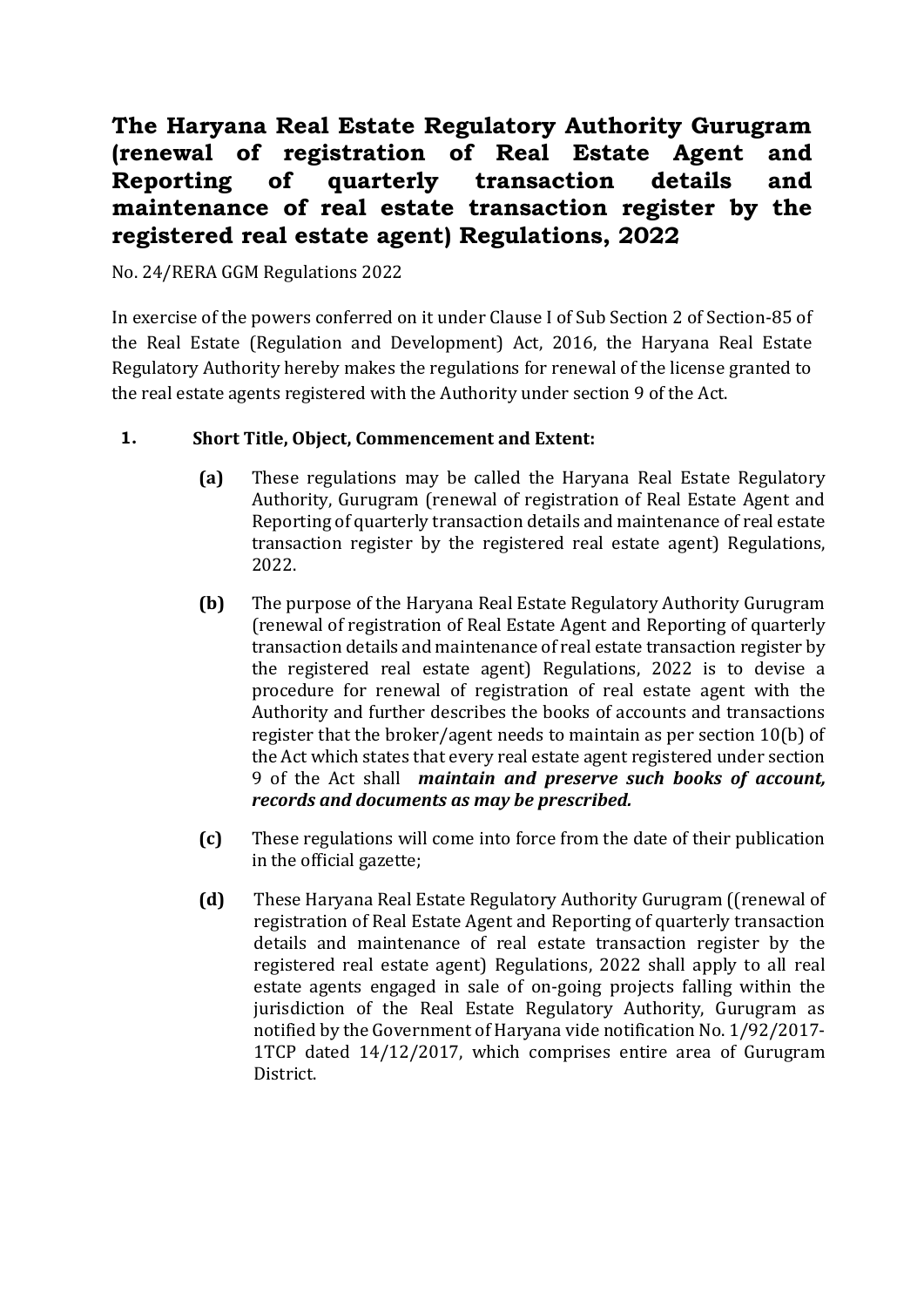## **2. Definitions**

- **(a)** Unless the context otherwise requires in these regulations:
	- (i) "Act" means the Real Estate (Regulations and Development) Act, 2016 as amended from time to time;
	- (ii) **"**Authority" means the Haryana Real Estate Regulatory Authority, Gurugram;
	- (iii) "Collector" means the Collector of the District or any officer specially appointed or empowered' by the State Government under this Act;
	- (iv) "DC License" means a license issued by the competent Authority to the brokers/agents/intermediaries under section 4 and 5 of the Haryana Regulation of Property Dealers and Consultants Act, 2008.
	- (v) "property dealer" means any person or a company registered under the Companies Act, 1956 (Act 1 of 1956) or a Society registered under the Societies Registration Act, 1860 (Act 21 of 1860) or a Firm registered under the Indian Partnership Act, 1932 (Act 9 of 1932), and has been granted a license under sections 4 and 5 of this Act and discharges the responsibility of getting a deal finalized or negotiating for the sale, purchase, exchange, letting Of taking on lease of or any other dealing with, the buyer and seller, lessor and lessee, landlord and tenant, in respect of any immovable property and gets commission as remuneration and includes a property consultant and estate agent;
	- (vi) "Real Estate agent" shall have the same meaning as assigned to it under sub-section (zm) of section 2 of the Act.
	- (vii) "Regulations" means the Haryana Real Estate Regulatory Authority, Gurugram (renewal of registration of Real Estate Agent and Reporting of quarterly transaction details and maintenance of real estate transaction register by the registered real estate agent) Regulations, 2022
	- (viii) "Rules" means the Haryana Real Estate Regulatory Authority (Regulation and Development) Rules, 2017 as amended from time to time;

## **3. PROPOSED PROCEDURE AND CHECKLIST FOR RENEWAL OF AGENT**

**Step 1:** Login to Authority's web portal [www.hareraggm.gov.in](http://www.hareraggm.gov.in/)

**Step 2:** Click on registration box of the two options select **"Agent"**

**Step 3:** Click on Apply for Agent extension.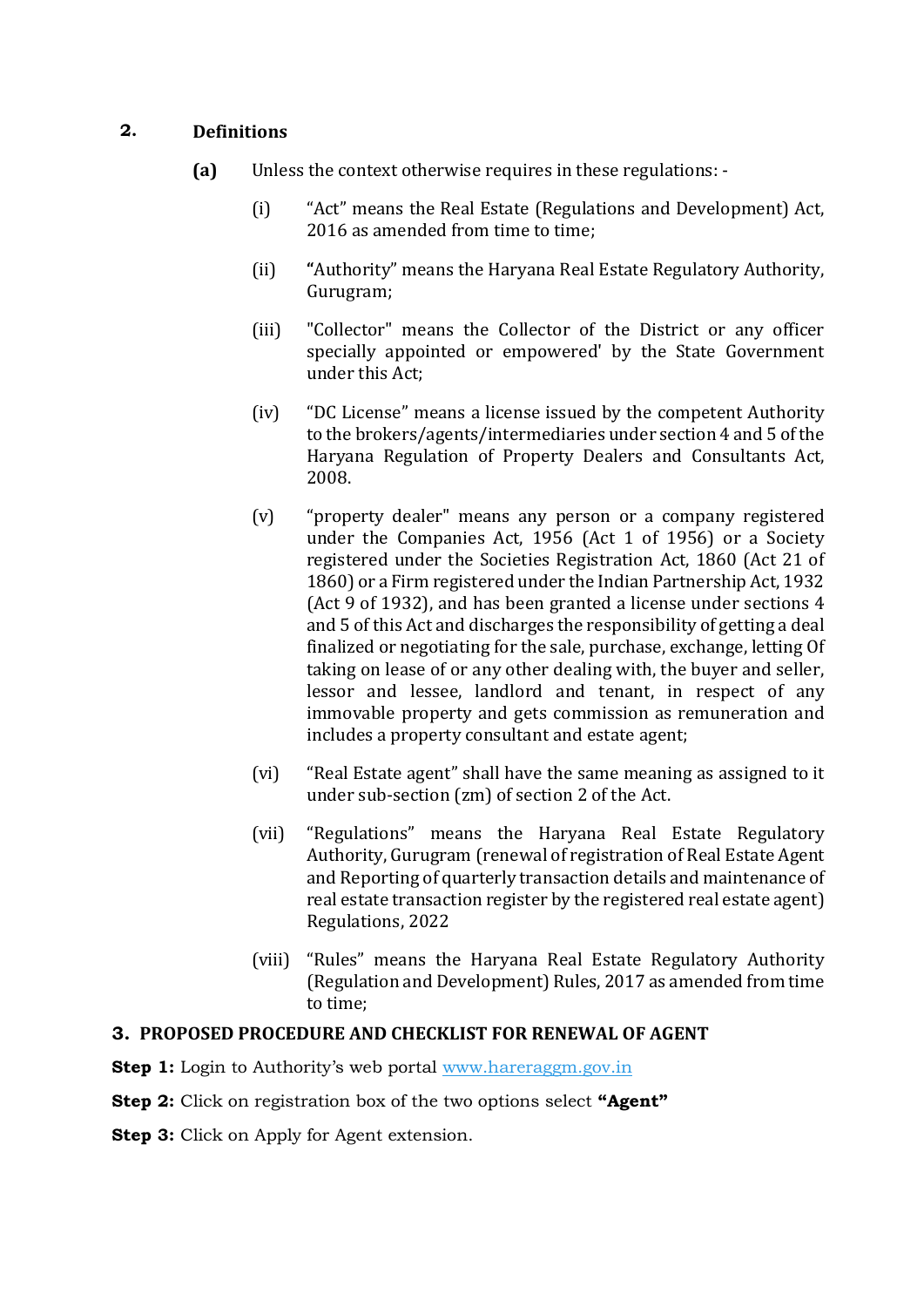Click on Agent sign in in case of agents registered online registration became operational)

**Step 4:** Dialogue box will appear, fill the application for renewal

**Step 5:** Fill **FORM REA -1V** and attach all relevant documents

**Step 7:** Deposit 2 sets of **FORM REA-1V** with all the relevant documents in a cobra file on the reception desk of HARERA, Gurugram

**Step 8:** Upon scrutiny of documents by the officers/officials of the Authority, if found complete and in order by the Authority, real estate registration certificate shall be issued by the authority within a period of 30 days in **FORM REA-V.**

**4. Fees payable for categories in registration as per Schedule II**

|    | S No.   Type of agent | <b>Renewal Fee</b> |
|----|-----------------------|--------------------|
|    | <b>For Individual</b> | $5,000/-$          |
| 2. | Other than individual | $50,000/-$         |
|    | including sole        |                    |
|    | proprietorship firms  |                    |

**In case of Off-Line payment** for Real Estate Agent Registration, please make the payment through Bank Demand Draft in favour of "Haryana Real Estate Regulatory Authority" Payable at Gurugram

**For online payment** through NEFT/RTGS payment shall be made as under

|    | <b>Account Name</b>   |                     |  |  | Haryana Real Estate Regulatory |
|----|-----------------------|---------------------|--|--|--------------------------------|
|    |                       | Authority, Gurugram |  |  |                                |
| 2. | <b>Bank Name</b>      | <b>ICICI Bank</b>   |  |  |                                |
| 3. | <b>Account number</b> | 103101002050        |  |  |                                |
|    | <b>IFSC Code</b>      | ICIC0001031         |  |  |                                |

#### **5. List of Documents required to be uploaded for applying Real Estate Agent Renewal of registration**

- i. Original registration certificate granted by the Authority.
- ii. The particulars of registration (whether as a proprietorship, partnership, Company society etc. including the bye laws, memorandum of association, articles of association etc.
- iii. Name, address, contact details and photograph of real estate agent, if it is an individual and Name, address, contact details and photograph of the partners, directors in case of other entities.
- iv. The authenticated copy of PAN CARD of the real estate agent.
- v. The authenticated copy of the address proof of the place of business.
- vi. Renewed License to property dealers under the Haryana regulation of property dealers and consultants Act, 2008, Rules 2009. (DC License)
- vii. Such other documents and information as may be specified by regulations.
- viii. maintain and preserve such books of accounts, records and documents as per Income Tax Act, 1961 as provided below.
- ix. a cash book.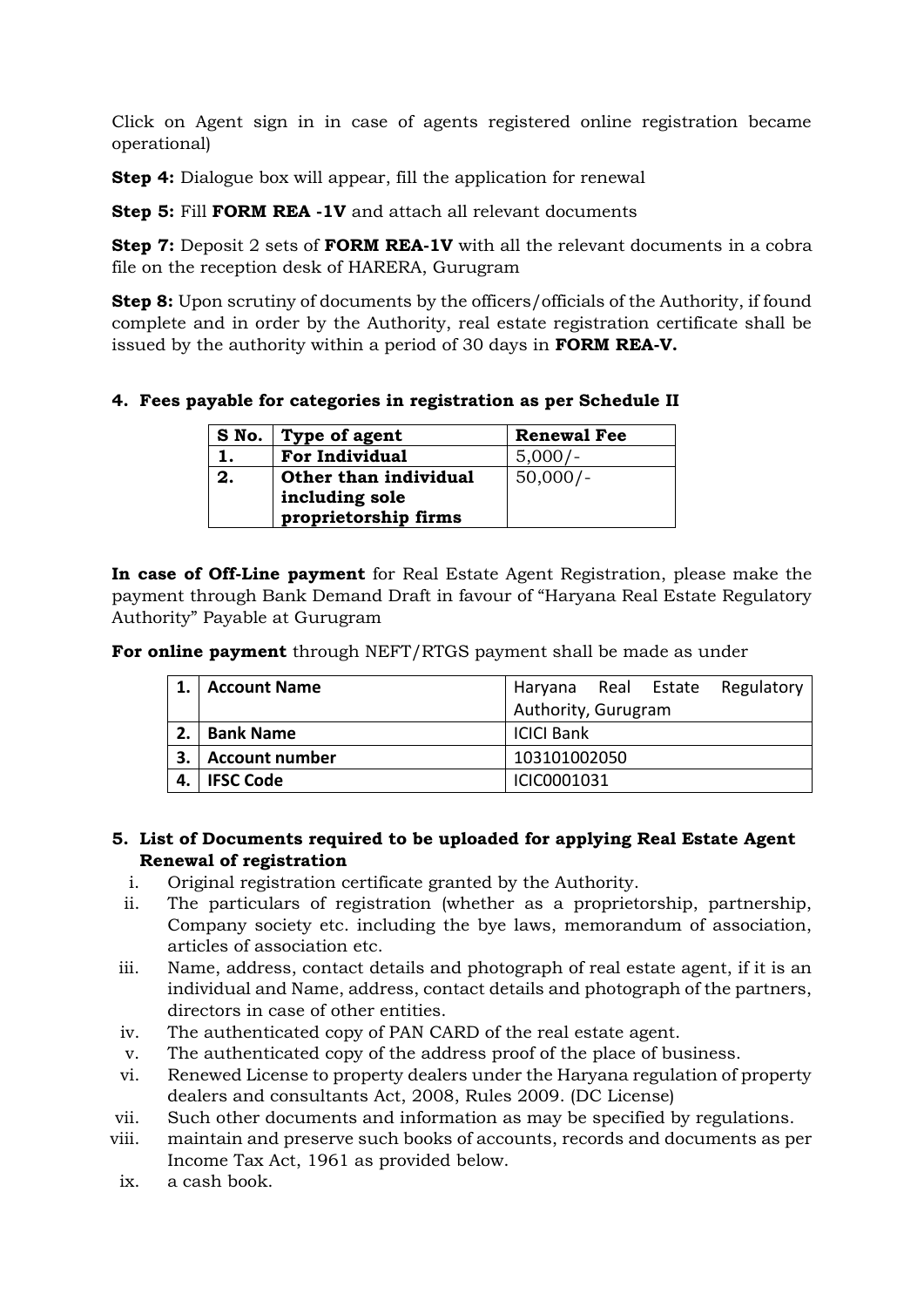- x. a journal if the accounts are maintained according to the mercantile system of accounting.
- xi. a ledger.
- xii. carbon copies of bills, whether machine numbered or otherwise serially numbered, wherever such bills are issued by the person, and carbon copies or counterfoils of machine numbered, or otherwise serially numbered receipts issued by him.
- xiii. facilitate the possession of all the information and documents, as the allottee, is entitled to, at the time of booking of any plot, apartment or building, as the case may be.
- xiv. maintain a logbook of every person coming to him/her for the enquiry of the property in the registered project.
- xv. have the land title search report of the property under transaction.
- xvi. Percentage of brokerage received by the Real Estate Agent in transactions undertaken.
- xvii. Any inquiry/complaint relating to the transactions undertaken by the real estate agent
- xviii. maintain the record of quarterly transactions.
	- xix. maintain the record of the properties which he/she proposes to sell.
	- xx. maintain the record of deals executed by him/her for proceeding 5 years.

### **6. Updating of quarterly details with the Authority and maintain real estate transaction register**

The real estate agents registered with the Authority under section 9 of the Real estate (Regulation and Development) Act, 2016 shall submit the Real Estate Transactions Register to a quarterly basis (end of March, June, September and December) of each year, within 15 working days from the end of each quarter, in an electronic format as prescribed by RERA. This Record must include transactions concluded by the real estate agents, and it must be submitted whether transactions have been concluded or not. In addition, all real estate agents are required to provide the RERA with a comprehensive Transactions Register for all transactions concluded in the last 3 years.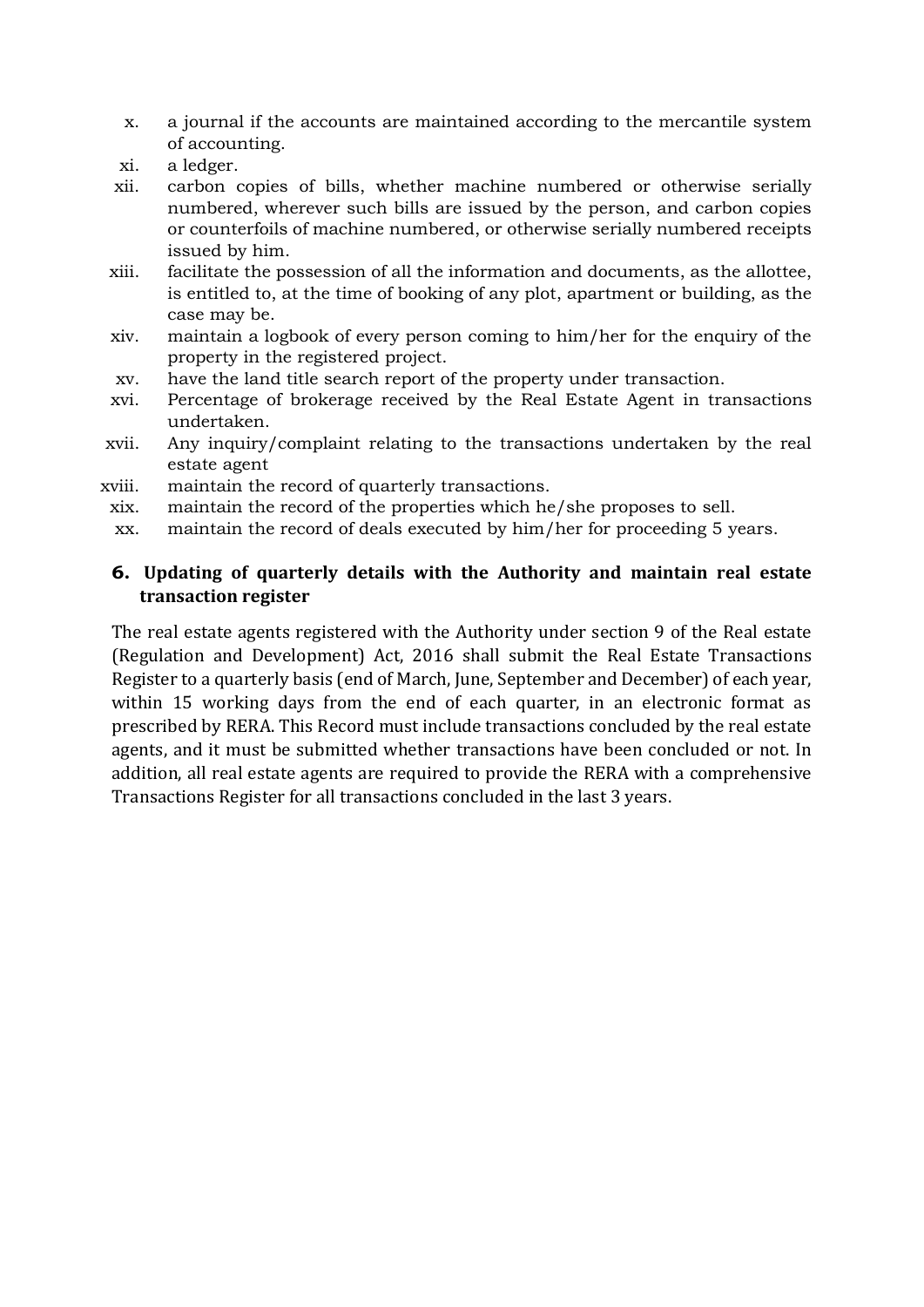# FORM "REA-IV" [See Rule 11(1)]

## **APPLICATION FOR RENEWAL OF REGISTRATION OF REAL ESTATE AGENT**

From:

\_\_\_\_\_\_\_\_\_\_\_\_\_\_\_\_\_\_\_\_\_\_\_

\_\_\_\_\_\_\_\_\_\_\_\_\_\_\_\_\_\_\_\_\_\_\_ \_\_\_\_\_\_\_\_\_\_\_\_\_\_\_\_\_\_\_\_\_\_\_

To

The Real Estate Regulatory Authority,

Gurugram, Haryana

Sir,

I/we hereby apply for renewal my/our registration as a real estate agent under registration certificate bearing No. \_\_\_\_\_, which expires on\_\_\_\_\_\_\_\_\_\_\_\_\_\_\_\_\_\_\_\_.

As required, I/we submit the following documents and information, namely: -

(i) A demand draft or bankers cheque no.\_\_\_\_\_\_\_\_\_\_\_\_\_\_\_ dated \_\_\_\_\_\_\_\_\_\_\_\_\_\_\_ of Rs. \_\_\_\_\_\_\_\_\_\_\_\_\_\_ in favour of the Authority drawn on\_\_\_\_\_\_\_\_\_\_\_\_\_\_\_\_\_\_\_\_\_\_\_\_\_\_ bank or a proof of online payment for rupees\_\_\_\_\_\_\_\_\_\_\_ in favour of the Authority as renewal of registration fee (give details of online payments);

(ii) The authenticated copy of the registration certificate; and

(iii) Status of the applicant, whether individual / company / proprietorship firm / society / partnership firm / limited liability partnership.

(iv) (In case of individual)

(a) Name (individual/proprietorship firm)

(b) Father's Name

(c) Occupation

(d) Permanent address

(e) Contact details (Phone No., e-mail, Fax etc.)

(f) Name, photograph, contact details and address of the proprietor

(g) renewed DC License

or

(In case of firm / society / company etc.)-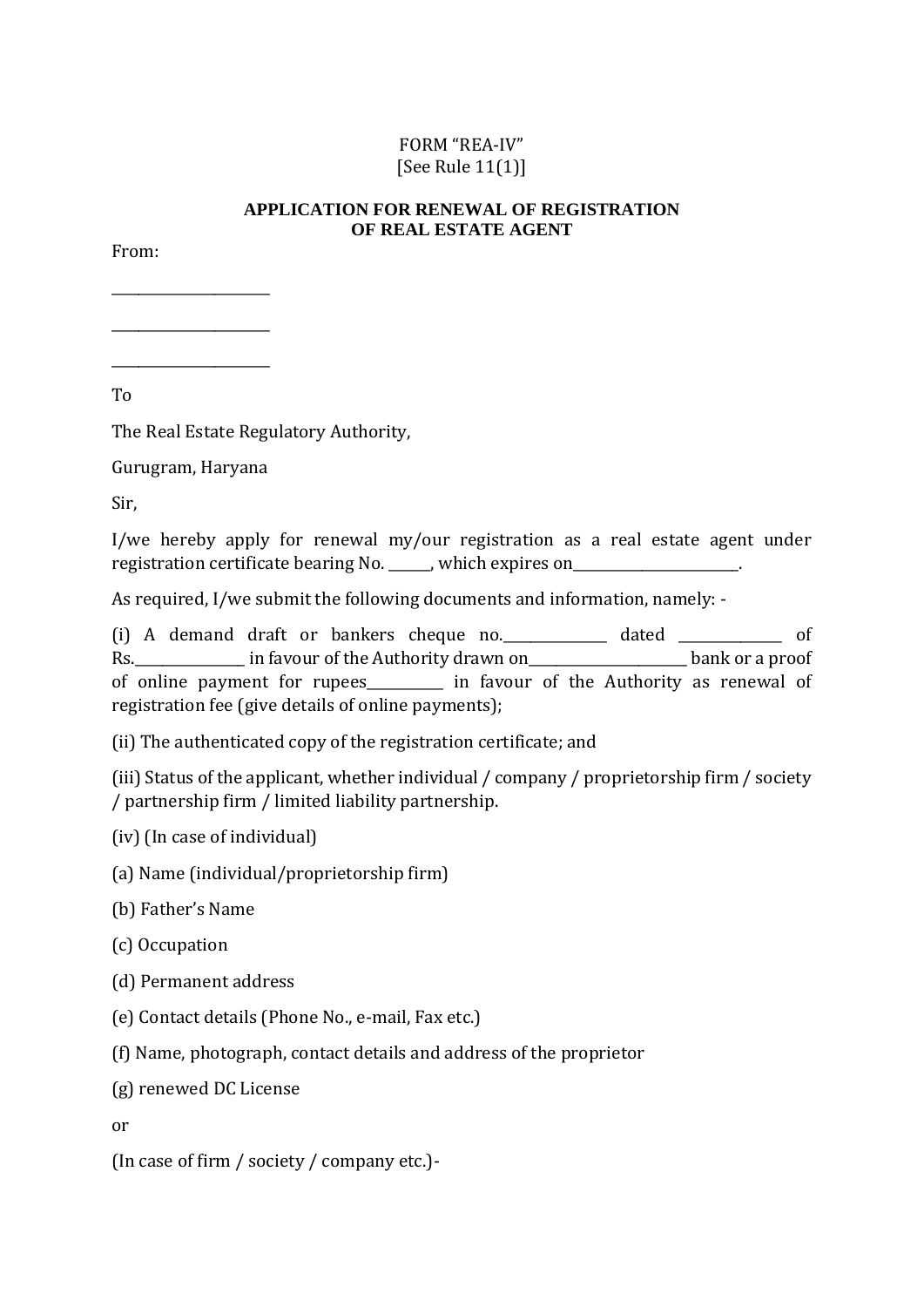(a) Name

(b) Address

(c) Copy of registration certificate as firm / society / company etc.

(d) Major activities

(e) Contact details (Phone No., e-mail, Fax etc.)

(f) Name, photograph, contact details and address of partners / directors etc.

(v) Particulars of registration as proprietorship/ firm/ partnership/ society/ company etc including the byelaws, memorandum of association, articles of association etc. as the case may be.

(vi) Authenticated copy of the address proof of the place of business.

(vii) Authenticated copy of PAN card of the real estate agent.

(viii) Renewed DC License

(ix) Any other information as specified by regulations.

[I/We] solemnly affirm and declare that the particulars given in herein are correct to [my /our] knowledge and belief and nothing material has been concealed by [me/us] therefrom.

Yours faithfully,

Signature and seal of the applicant(s)

Date:

Place: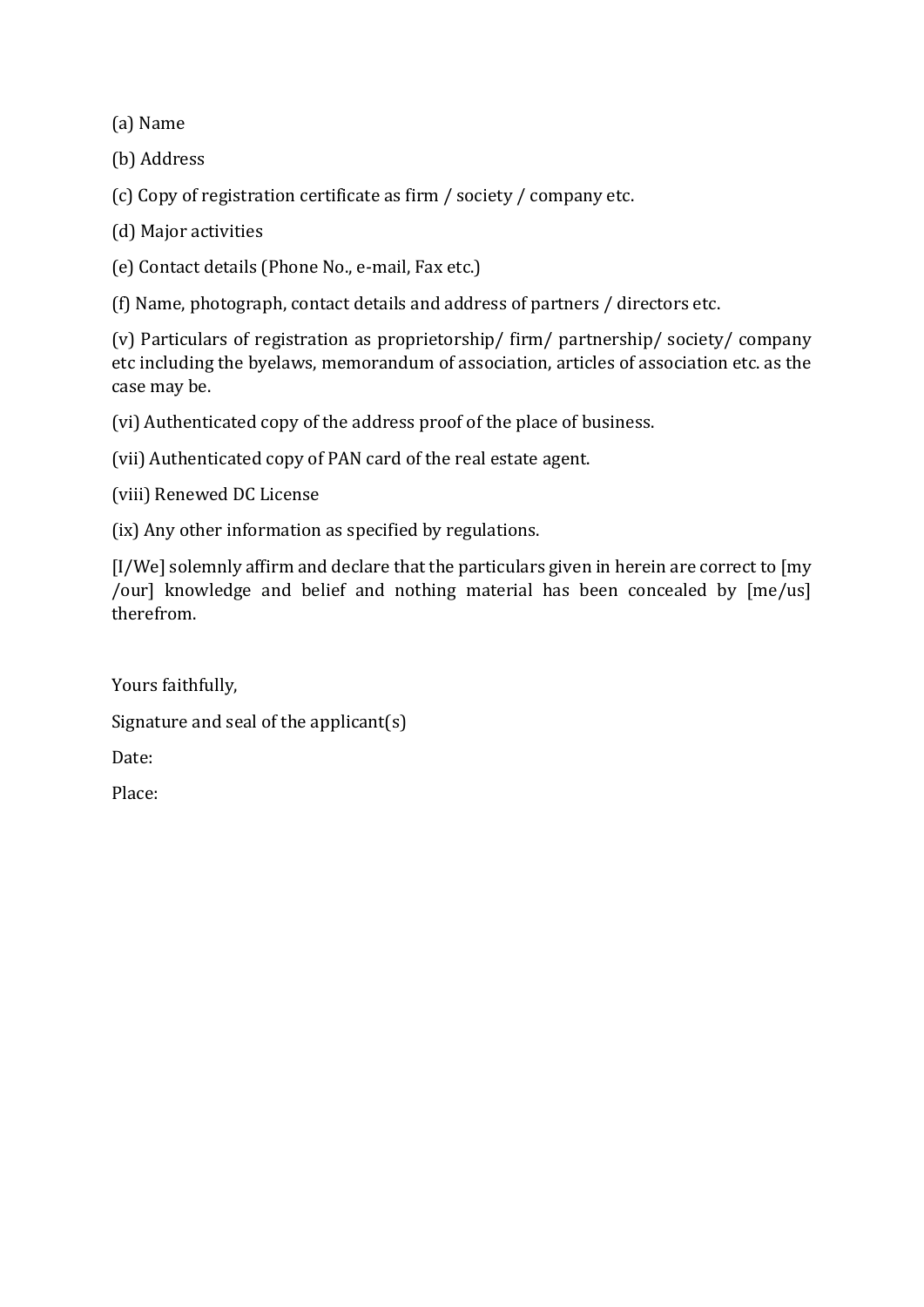## **FORM REA-V**  [see rule  $11(4)$ ] **RENEWAL OF REGISTRATION OF REAL ESTATE AGENT**

1. This renewal of registration is granted under section 9 of the Real Estate (Regulation and Development) Act, 2016 to -

*(in the case of an individual)* 

| Mr.Ms. | son/daughter/wife of |          |
|--------|----------------------|----------|
| Mr.Ms. | Tehsil               | District |
| State  |                      |          |

or

*(in the case of a firm / society / company etc.)* 

Name of firm / society / company etc \_\_\_\_\_\_\_\_\_\_\_\_\_\_\_\_\_\_having its registered

office / principal place of business at \_\_\_\_\_\_\_\_\_\_\_\_\_\_.

in continuation to registration certificate bearing No.\_\_\_\_\_\_\_\_\_\_\_\_\_\_\_\_, of

\_\_\_\_\_\_\_\_\_\_\_\_. 2. This renewal of registration is granted subject to the following conditions, namely: - (i) The real estate agent shall not facilitate the sale or purchase of any plot, apartment, or building, as the case may be, in a real estate project or part of it, being sold by the promoter which is required but not registered with the regulatory authority.

(ii) The real estate agent shall maintain and preserve such books of account, records and documents as provided under section 10(b).

(iii) The real estate agent shall not involve himself in any unfair trade practices as specified under clause (c) of section 10.

(iv) The real estate agent shall facilitate the possession of all documents, as the allottee is entitled to, at the time of booking of any plot, apartment, or building, as the case may be.

(v) The real estate agent shall provide assistance to enable the allottee and promoter to exercise their respective rights and fulfil their respective obligations at the time of booking and sale of any plot, apartment or building, as the case may be.

(vi) The real estate agent shall comply with the provisions of the Act and the rules and regulations made thereunder.

(vii) The real estate agent shall not contravene the provisions of any other law for the time being in force in the area where the project is being developed.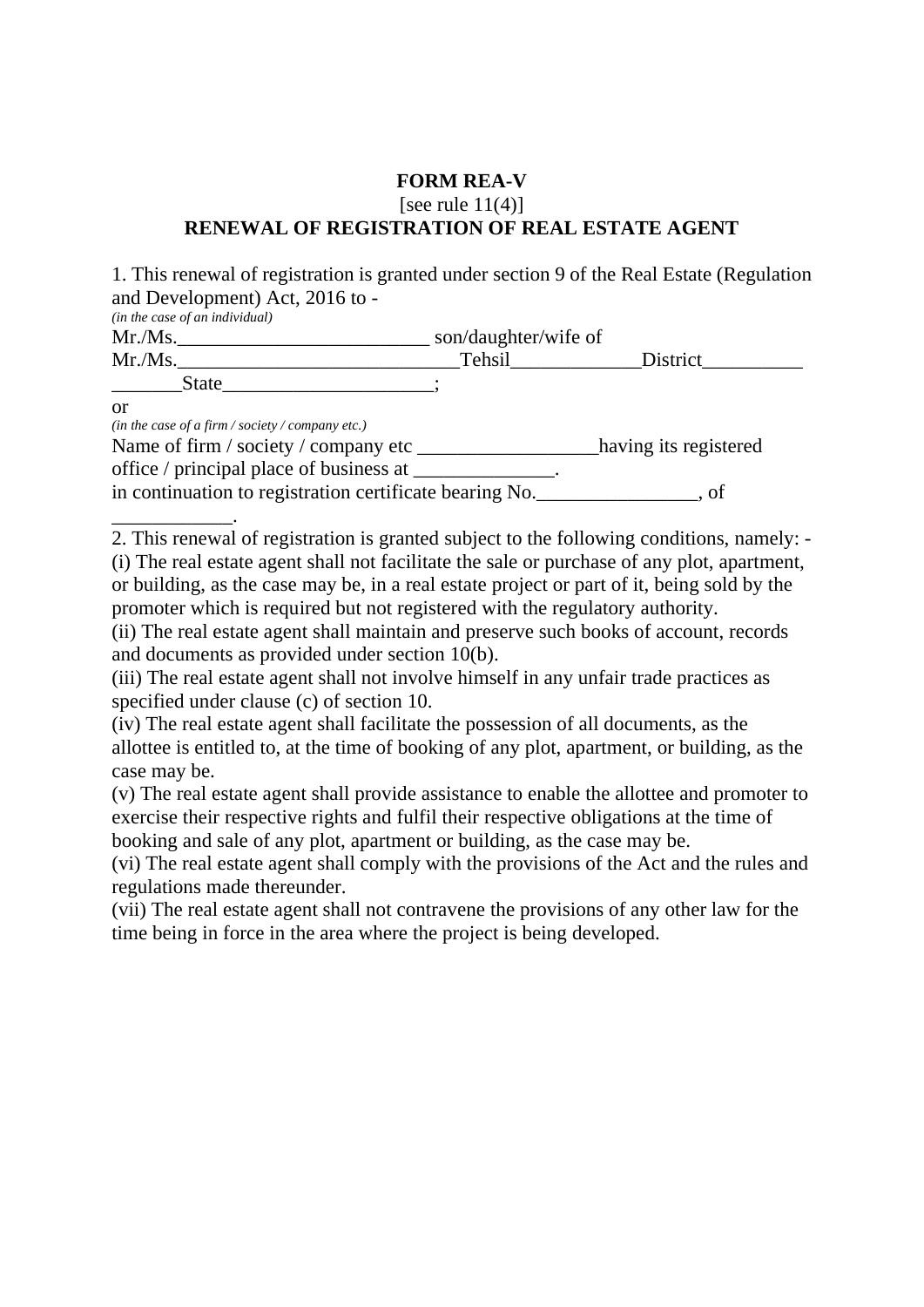(viii) The real estate agent shall discharge such other functions as may be specified by the Authority by regulations.

3. This renewal of registration is valid for a period of five years commencing from\_\_\_\_\_\_\_\_\_\_\_\_\_ and ending with\_\_\_\_\_\_\_\_\_\_\_\_\_\_\_\_\_\_\_\_\_\_\_\_ unless further renewed by the regulatory authority in accordance with the provisions of the Act or the rules and regulations made thereunder.

4. If the above-mentioned conditions are not fulfilled by the real estate agent, the regulatory authority may take necessary action against the real estate agent including revoking the registration granted herein, as per the Act and the rules and regulations made thereunder.

Signature and seal Secretary Date: Place:

> **Secretary Haryana Real Estate Regulatory Authority, Gurugram**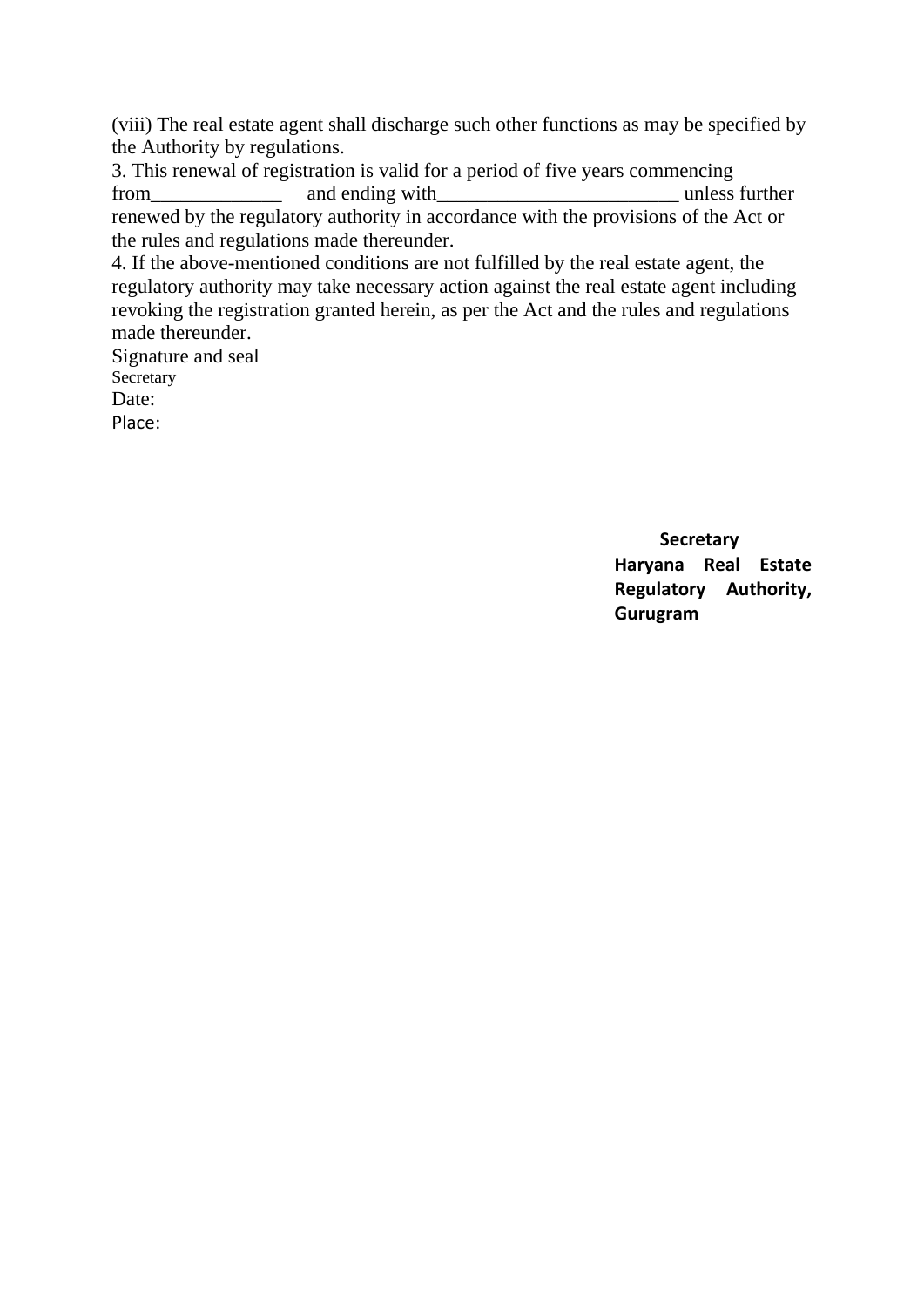## **RENEWAL OF LICENSE GRANTED TO REAL ESTATE AGENTS REGISTERED UNDER SECTION 9 OF THE REAL ESTATE (REGULATION AND DEVELOPMENT) ACT, 2016**



**(Sign up required only for the agents who applied for** 

**initial registration in physical mode and not online mode)**

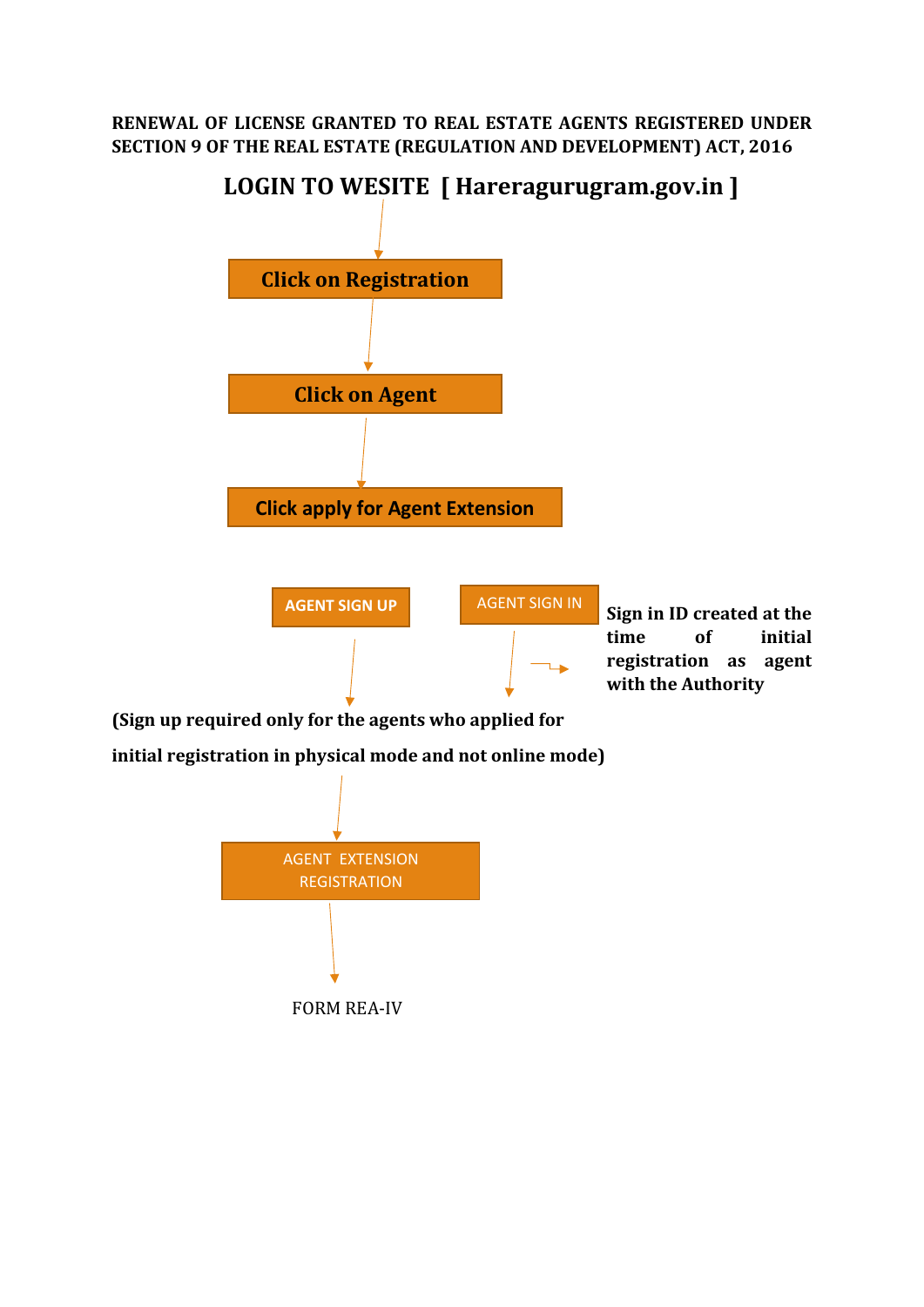## FORM "REA-IV" [See Rule 11(1)]

| <b>From</b> | To                                                                                                                                   |                   |
|-------------|--------------------------------------------------------------------------------------------------------------------------------------|-------------------|
|             | The Haryana Real Estate Regulatory<br>Authority                                                                                      | <b>PHOTOGRAPH</b> |
|             | New PWD Rest House, Civil lines,<br>Gurugram (Haryana) PIN: 122001<br>Email ID: hareragurugram@gmail.com<br>Landline: (0124) 2891057 |                   |
|             |                                                                                                                                      |                   |
|             |                                                                                                                                      |                   |
|             |                                                                                                                                      |                   |

#### **APPLICATION FOR RENEWAL OF REGISTRATION OF REAL ESTATE AGENT**

# **Subject: Renewal of Real Estate Agent under Section 10 of the Real Estate (Regulation and Development) Act, 2016**

[I/We] apply for the grant of registration as a real estate agent to facilitate the sale or purchase of any plot, apartment or building, as the case may be, in real estate projects registered in the State of Haryana in terms of the Act and the rules and regulations made thereunder,

| 1            | Category       |                                       | Company |
|--------------|----------------|---------------------------------------|---------|
| $\mathbf{2}$ | <b>Details</b> |                                       |         |
|              | $\mathbf{i}$   | Name of Company                       |         |
|              | ii             | Registered Office                     |         |
|              | iii            | Principal Place of<br><b>Business</b> |         |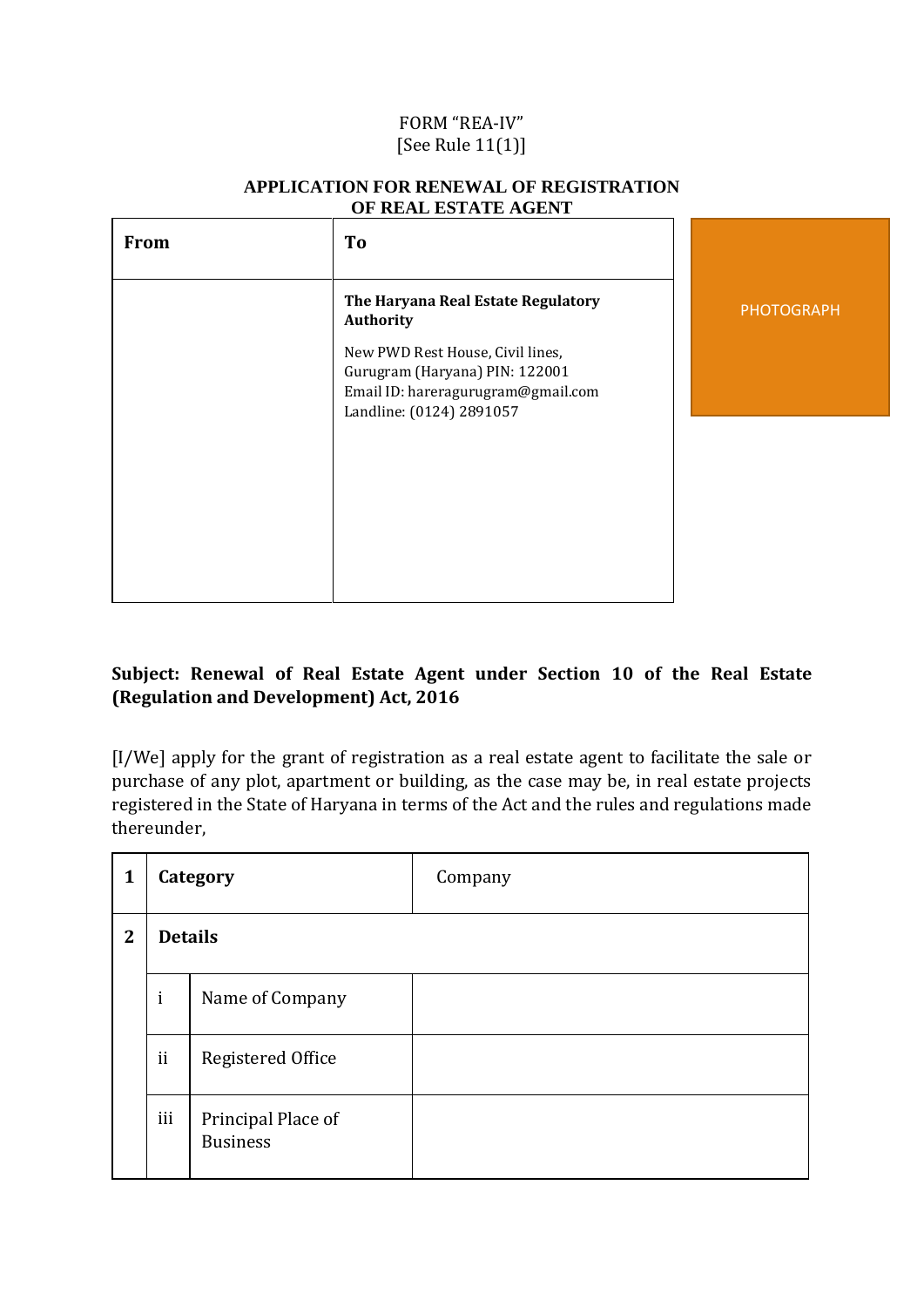| iv | Status of the applicant                                                                          | Company                                            |
|----|--------------------------------------------------------------------------------------------------|----------------------------------------------------|
| V  | RERA registration issued<br>on                                                                   |                                                    |
| vi | Issued by                                                                                        | Interim RERA<br>Gurugram Authority<br>$\checkmark$ |
| vi | <b>Contact Details of Director 1</b>                                                             |                                                    |
|    | Name                                                                                             |                                                    |
|    | Phone No.                                                                                        |                                                    |
|    | Email ID                                                                                         |                                                    |
|    | Whatsapp No.                                                                                     |                                                    |
|    | <b>Contact Details of Director 2</b>                                                             |                                                    |
|    | Name                                                                                             | PARUL ARORA                                        |
|    | Phone No.                                                                                        |                                                    |
|    | Email ID                                                                                         |                                                    |
|    | Whatsapp No.                                                                                     |                                                    |
| vi | <b>Whether Registration</b><br>issued by any other Real<br><b>Estate Regulatory</b><br>Authority |                                                    |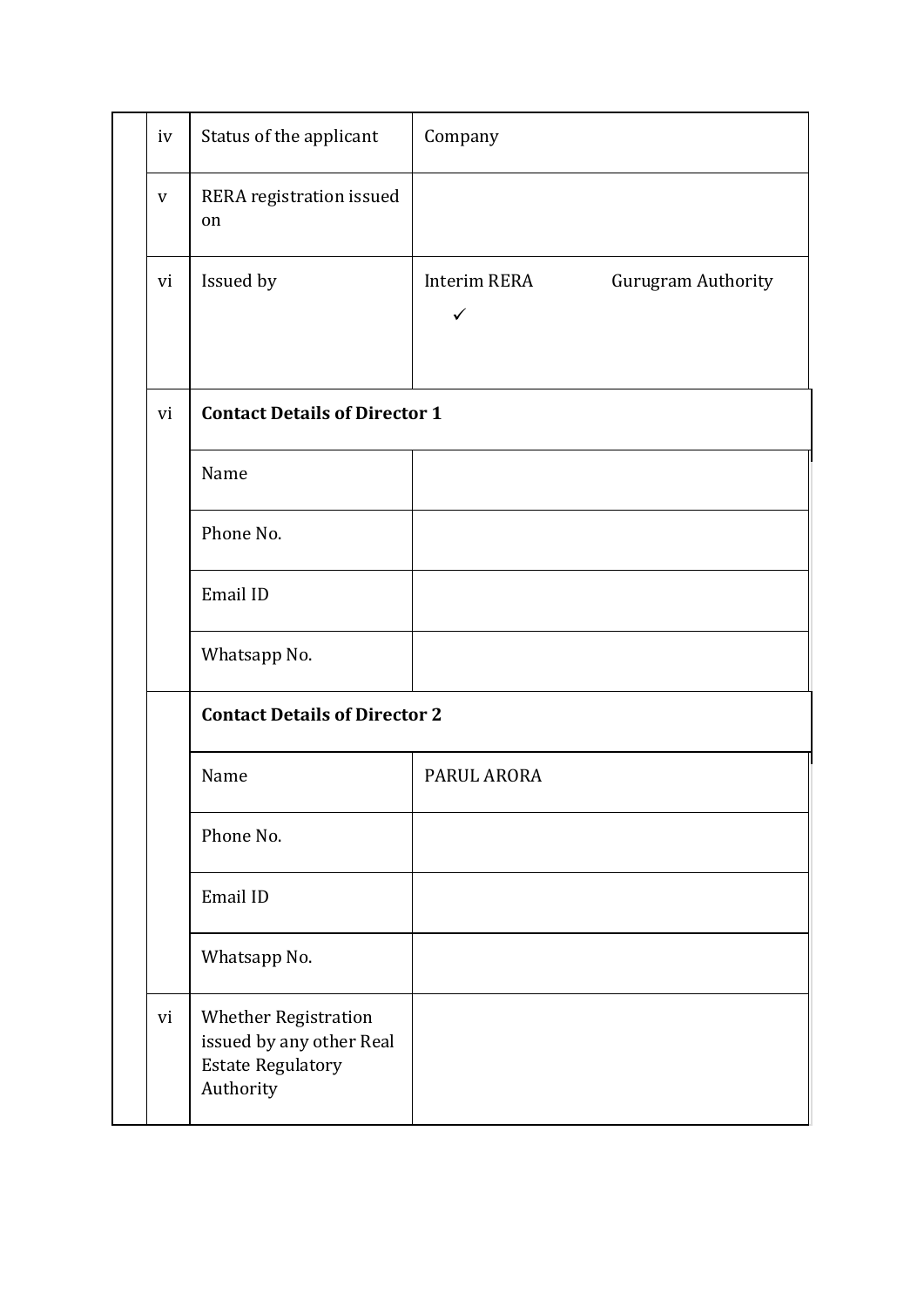|    | vii                     |                                         | Particulars of<br>registration including<br>the bye-laws,<br>memorandum of<br>association, articles of<br>the association etc. as<br>the case may be; |                     |                  |                                                              |  |
|----|-------------------------|-----------------------------------------|-------------------------------------------------------------------------------------------------------------------------------------------------------|---------------------|------------------|--------------------------------------------------------------|--|
| 3. |                         | <b>Registration Fee Payment Details</b> |                                                                                                                                                       |                     |                  |                                                              |  |
|    | <b>Mode of Payment</b>  |                                         |                                                                                                                                                       | <b>Demand Draft</b> |                  |                                                              |  |
|    | $\mathbf{i}$            | <b>Demand Draft</b>                     |                                                                                                                                                       |                     |                  |                                                              |  |
|    | $\mathbf{ii}$           | Dated                                   |                                                                                                                                                       |                     |                  |                                                              |  |
|    | iii                     | For a sum of<br>$50,000/-$              |                                                                                                                                                       |                     |                  |                                                              |  |
|    | iv                      | In favour of                            |                                                                                                                                                       |                     | HARERA, Gurugram |                                                              |  |
|    | $\mathbf{V}$            | Drawn on (Details of Issuing Bank)      |                                                                                                                                                       |                     |                  |                                                              |  |
|    |                         | <b>Bank Name</b><br>a.                  |                                                                                                                                                       |                     |                  |                                                              |  |
|    |                         | b.                                      | <b>Branch</b><br>Name                                                                                                                                 |                     |                  |                                                              |  |
|    |                         | c.                                      | <b>IFSC Code</b>                                                                                                                                      |                     |                  |                                                              |  |
|    | vi                      | Payable                                 |                                                                                                                                                       |                     |                  |                                                              |  |
| 4. |                         |                                         |                                                                                                                                                       |                     |                  | [I/We] enclose the following documents along with, namely, - |  |
|    | $\mathbf{i}$            | <b>Demand Draft</b>                     |                                                                                                                                                       |                     |                  | <b>View</b>                                                  |  |
|    | Company's MoA/AoA<br>ii |                                         |                                                                                                                                                       |                     | <b>View</b>      |                                                              |  |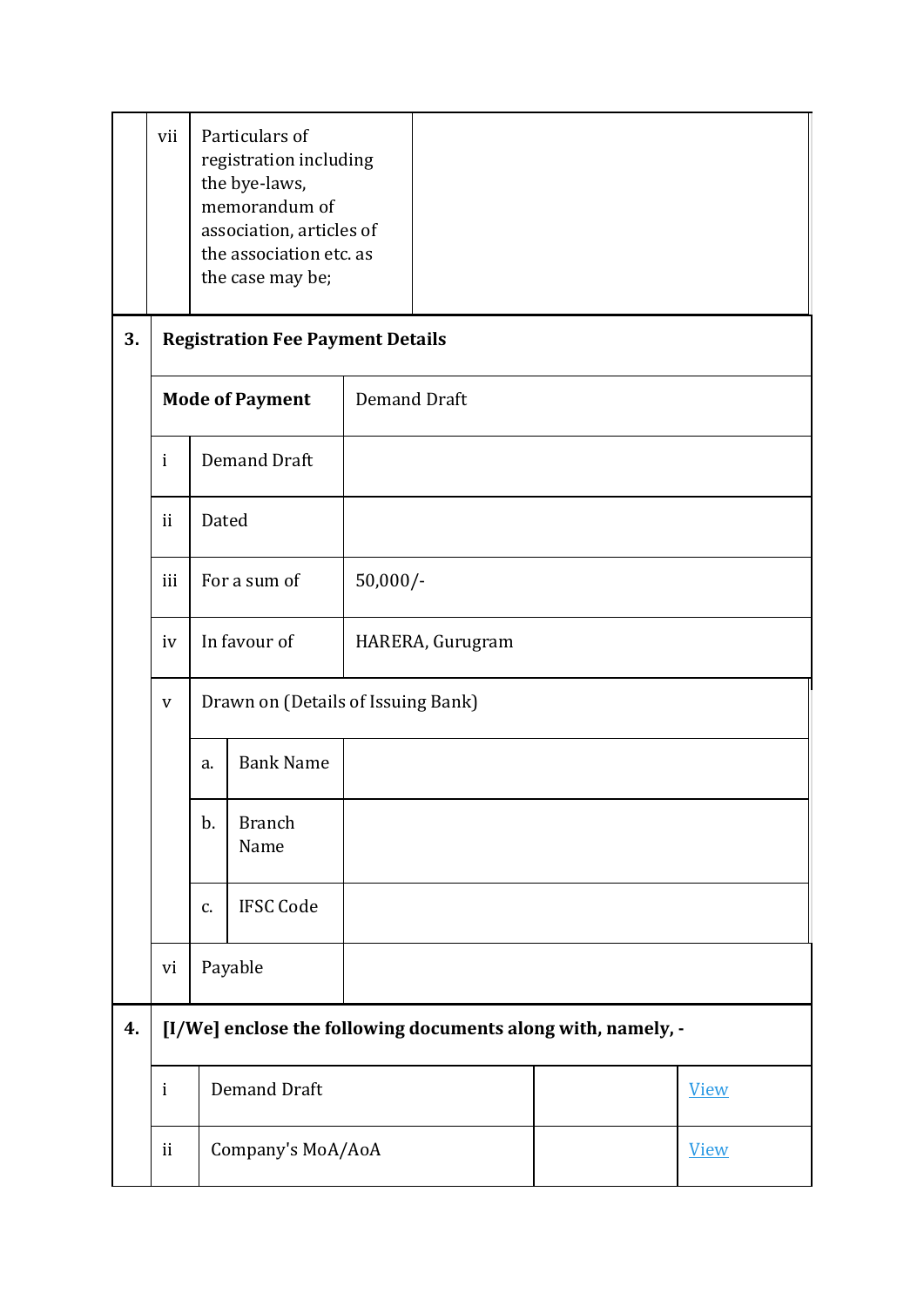|    | iii                                    | Company's Pan Card                                   |  | <b>View</b> |  |  |
|----|----------------------------------------|------------------------------------------------------|--|-------------|--|--|
|    | <b>Incorporation Certificate</b><br>iv |                                                      |  | <b>View</b> |  |  |
|    | $\mathbf V$                            | <b>Company Resolution</b>                            |  | <b>View</b> |  |  |
|    | vi                                     | GST Registration No. / Certificate                   |  | <b>View</b> |  |  |
|    | vii                                    | <b>Status of Business Premises Holding</b><br>Rights |  | <b>View</b> |  |  |
|    | viii                                   | Renewed License issued by District<br>Collector      |  | <b>View</b> |  |  |
|    | ix                                     | <b>Books of accounts</b>                             |  | <b>View</b> |  |  |
|    | X                                      | Quarterly real estate transaction<br>register        |  | <b>View</b> |  |  |
| 5. |                                        | <b>Details of all the Directors:</b>                 |  |             |  |  |
|    | <b>DIRECTOR 1</b>                      |                                                      |  |             |  |  |
|    | Aadhar Card                            |                                                      |  | <b>View</b> |  |  |
|    |                                        | <b>PAN Card</b>                                      |  | <b>View</b> |  |  |
|    |                                        | Photograph                                           |  | <b>View</b> |  |  |
|    | <b>DIRECTOR 2</b>                      |                                                      |  |             |  |  |
|    |                                        | Aadhar Card                                          |  | <b>View</b> |  |  |
|    |                                        | PAN Card                                             |  | <b>View</b> |  |  |